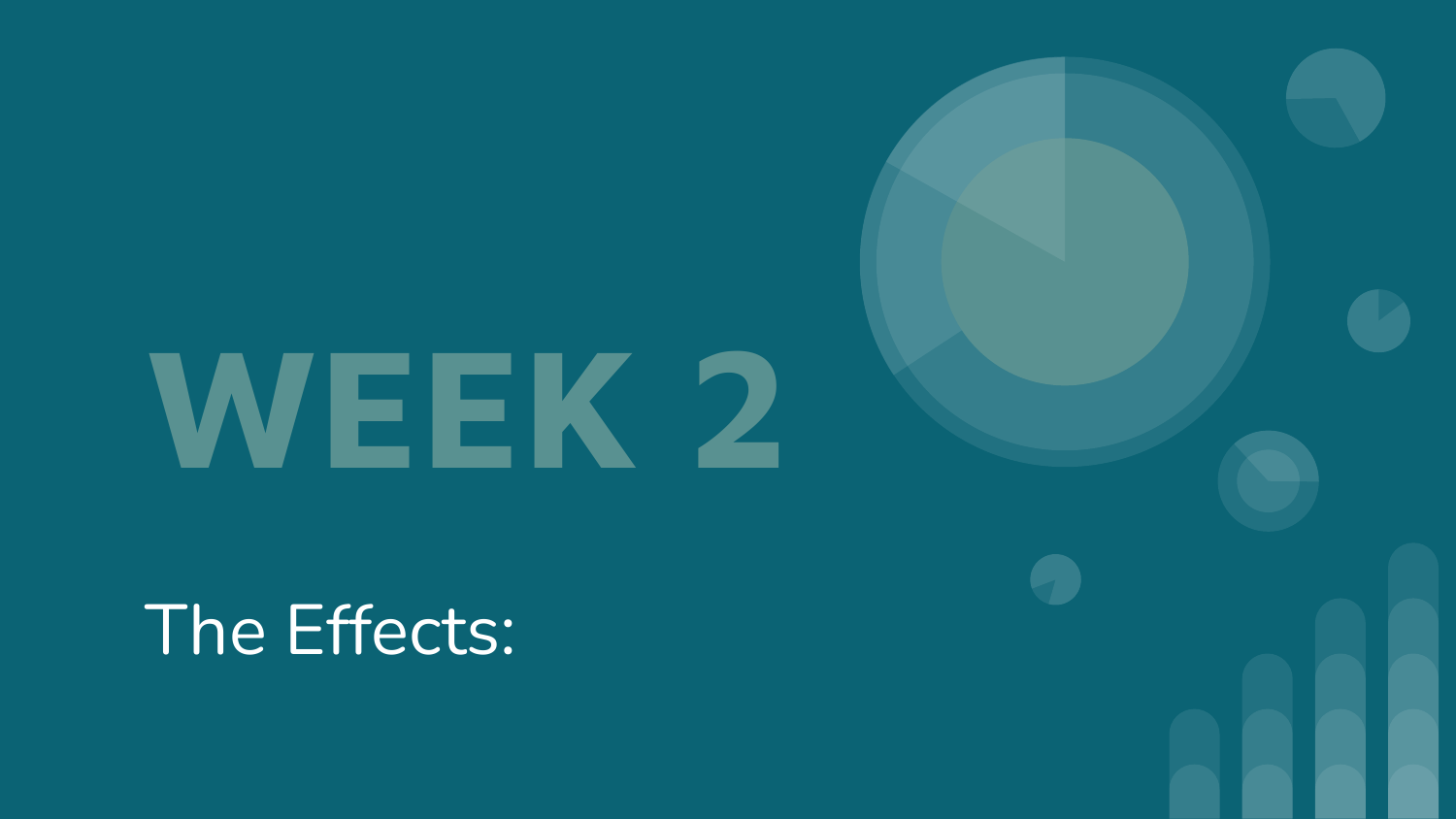### The effects of climate change in Spain:

Higher temperatures = more forest fires = loss of biodiversity and habitats. Extreme weather conditions = destroying agriculture. Increase in sea level = more floods and coastline soil erosion. Air pollution and increase in allergens = dirty air = respiratory problems. Seasonal changes = rising of pollen levels = more allergies. ore mosquitoes = more illnesses for animals and humans.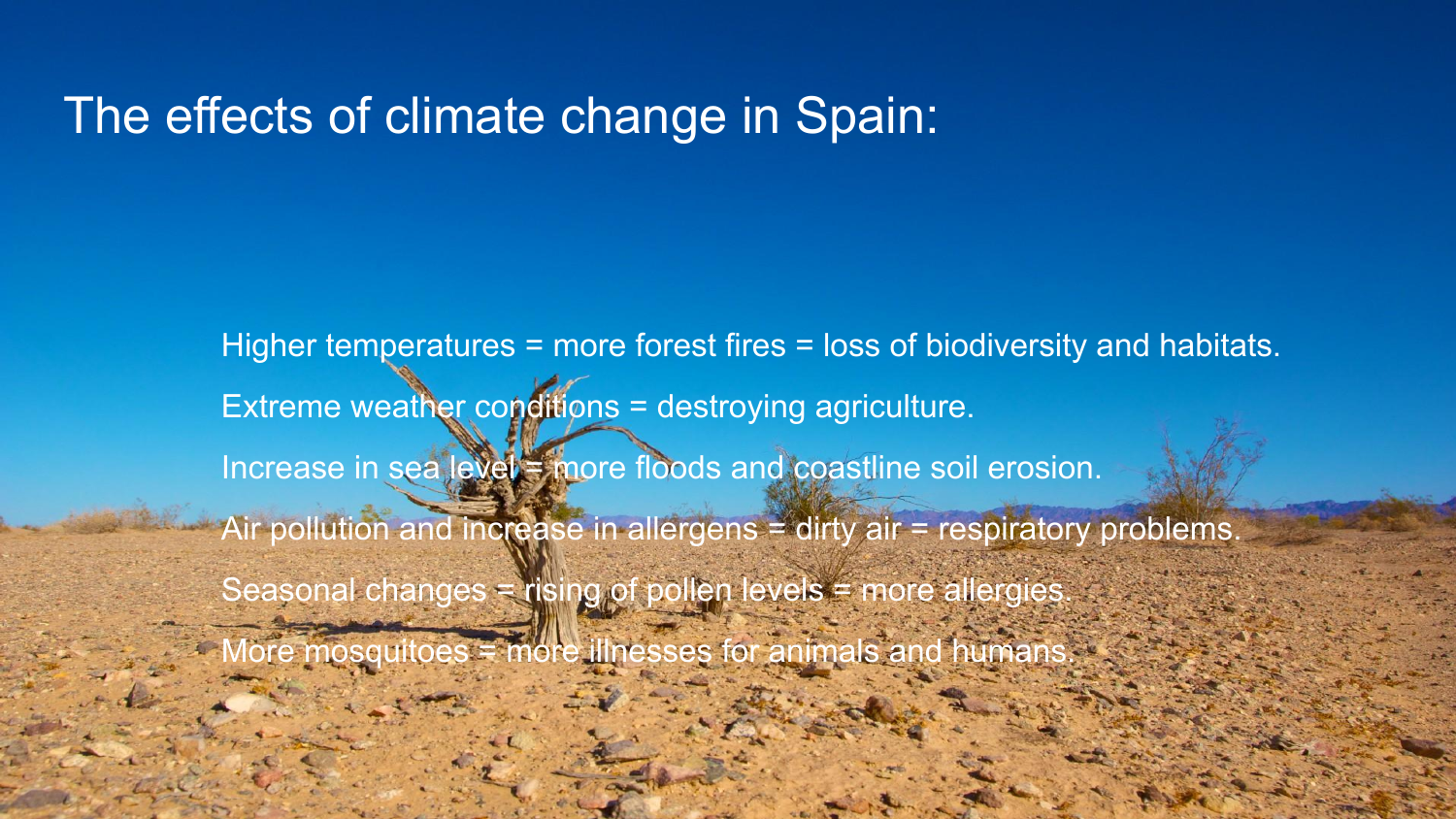## AN INTERVIEW WITH MY BULGARIAN UNCLE:

#### **What changes in the climate have you seen during the last 50 years? What do you think the effects are?**

I've definitely seen the climate change in my lifetime, although I try not to base my understanding and opinion on personal experience, but more on scientific facts. In my own experience, I've seen extreme weather events become more regular — such as heatwaves, droughts, floodings, etc.

#### **What do you think the causes are and who is responsible for it?**

The cause is human activity, there's scientific consensus around it. I think it comes down to the fact that people are too slow to change their habits and behavior, even if they understand the risks climate change poses to us.

#### **Did that have an impact on your life?**

Not in a serious/catastrophic way yet.

#### **Do you think you could do anything to help?**

I try to be more mindful of my consumption and behavior. I recycle, limit use single-use plastics, buy less clothes, etc., eat less meat — small steps that can have a big impact if the majority of people take them. I also try to talk to other people (family, friends, etc.) and show them simple ways in which they can change their behavior.